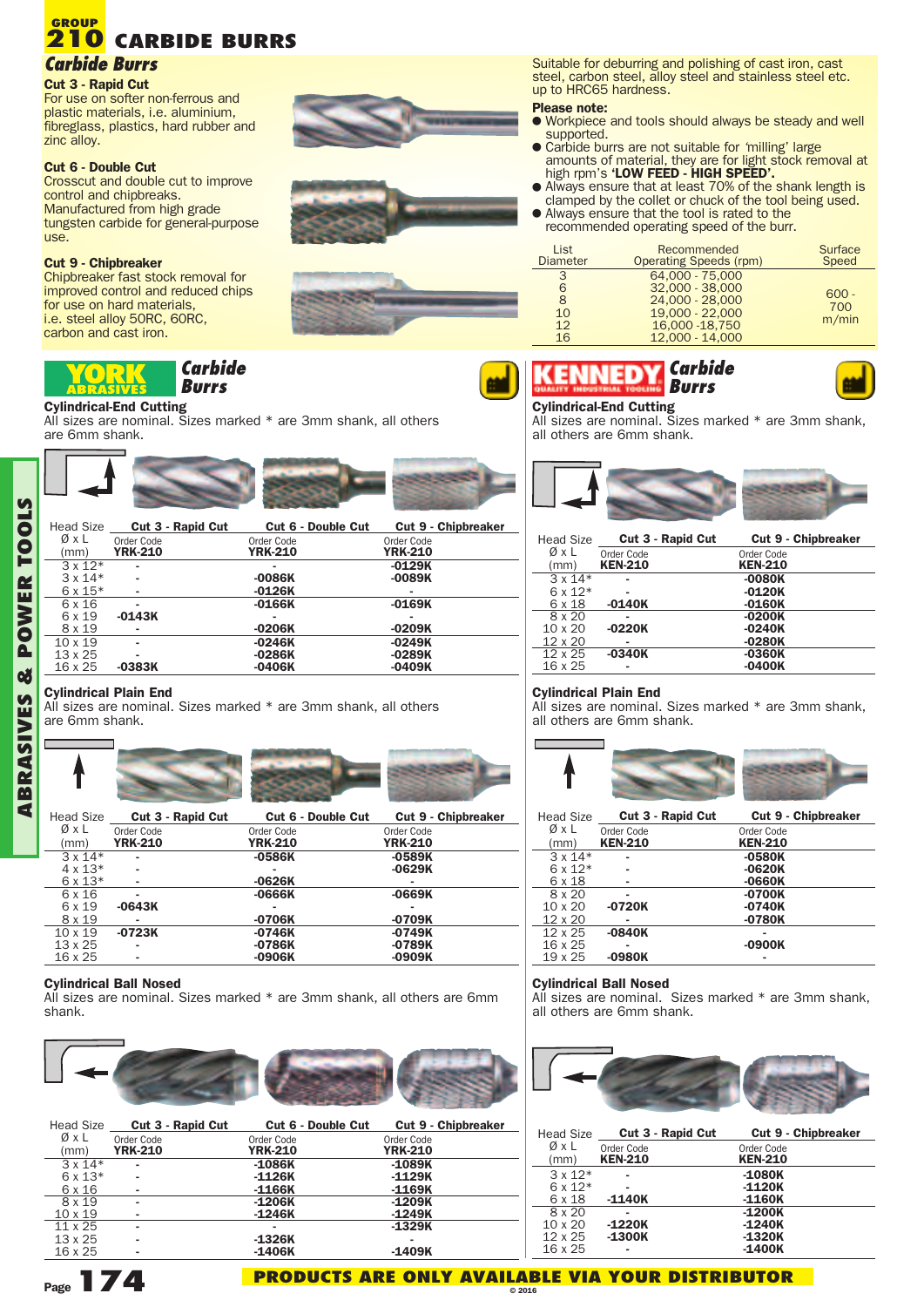#### *Carbide* 50 *Burrs*

## **Round Tree**

All sizes are nominal. Sizes marked \* are 3mm shank, all others are 6mm shank.



| <b>Head Size</b> |                | <b>Cut 3 - Rapid Cut</b> | <b>Cut 9 - Chipbreaker</b> |  |
|------------------|----------------|--------------------------|----------------------------|--|
| ØxL              | Order Code     |                          | Order Code                 |  |
| (mm)             | <b>KEN-210</b> |                          | <b>KEN-210</b>             |  |
| $3 \times 12$    |                |                          | $-3080K$                   |  |
| 6 x 18           |                |                          | $-3160K$                   |  |
| $10 \times 20$   | $-3220K$       |                          | $-3240K$                   |  |
| $12 \times 25$   | $-3300K$       |                          | $-3320K$                   |  |
| 16 x 25          | $-3380K$       |                          | $-3400K$                   |  |

## **Flame Shape**

All sizes are nominal. Sizes marked \* are 3mm shank, all others are 6mm shank.

| <b>Head Size</b> |                | <b>Cut 3 - Rapid Cut</b> | <b>Cut 9 - Chipbreaker</b> |  |
|------------------|----------------|--------------------------|----------------------------|--|
| ØxL              | Order Code     |                          | Order Code                 |  |
| (mm)             | <b>KEN-210</b> |                          | <b>KEN-210</b>             |  |
| $3 \times 6*$    |                |                          | $-2120K$                   |  |
| 8 x 20           |                |                          | $-2160K$                   |  |
| $12 \times 32$   |                |                          | $-2320K$                   |  |
| 16 x 35          |                |                          | $-2400K$                   |  |

# **Pointed Tree**

All sizes are nominal. Sizes marked \* are 3mm shank, all others are 6mm shank.





# **Ball Shape**

All sizes are nominal. Sizes marked \* are 3mm shank, all others are 6mm shank.



| ØxL            | Order Code     | Order Code     |
|----------------|----------------|----------------|
| (mm)           | <b>KEN-210</b> | <b>KEN-210</b> |
| $3 \times 3^*$ |                | $-6080K$       |
| $4 \times 4*$  |                | $-6120K$       |
| $6 \times 6*$  |                | $-6160K$       |
| 8 x 8          |                | $-6200K$       |
| $10 \times 10$ | $-6220K$       | $-6240K$       |
| $12 \times 12$ |                | $-6320K$       |
| 16 x 15        |                | $-6360K$       |
|                |                |                |

## **Oval Shape**

All sizes are nominal. Sizes marked \* are 3mm shank, all others are 6mm shank.

| <b>Head Size</b> |                | <b>Cut 3 - Rapid Cut</b> | <b>Cut 9 - Chipbreaker</b> |  |
|------------------|----------------|--------------------------|----------------------------|--|
| ØxL              | Order Code     |                          | Order Code                 |  |
| (mm)             | <b>KEN-210</b> |                          | <b>KEN-210</b>             |  |
| $3 \times 6*$    |                |                          | $-5120K$                   |  |
| $6 \times 10*$   |                |                          | $-5160K$                   |  |
| $9.5 \times 15$  |                |                          | $-5200K$                   |  |
| $12 \times 20$   |                |                          | $-5240K$                   |  |
| 16 x 25          | -5300K         |                          | -5320K                     |  |
| $19 \times 25$   | -5360K         |                          |                            |  |

# **Flame Shape**

**Round Tree**

are 6mm shank.

All sizes are nominal. Sizes marked \* are 3mm shank, all others are 6mm shank.

Head Size **Cut 3 - Rapid Cut Cut 6 - Double Cut Cut 9 - Chipbreaker**

*Burrs*

All sizes are nominal. Sizes marked \* are 3mm shank, all others

Ø x L Order Code Order Code Order Code (mm) **YRK-210 YRK-210 YRK-210** x 13\* **- -3086K -3089K** x 16 **- -3166K -3169K** x 19 **- -3246K -3249K** x 25 **- -3326K -3329K** x 25 **- - -3409K**

| <b>Head Size</b> | Cut 3 - Rapid Cut | <b>Cut 6 - Double Cut</b> | <b>Cut 9 - Chipbreaker</b> |
|------------------|-------------------|---------------------------|----------------------------|
| ØxL              | Order Code        | Order Code                | Order Code                 |
| (mm)             | <b>YRK-210</b>    | <b>YRK-210</b>            | <b>YRK-210</b>             |
| $3 \times 6*$    |                   | $-2126K$                  | $-2129K$                   |
| 8 x 19           |                   | $-2166K$                  | $-2169K$                   |
| 13 x 32          |                   | $-2326K$                  | $-2329K$                   |

# **Pointed Tree**

All sizes are nominal. Sizes marked \* are 3mm shank, all others are 6mm shank.

16 x 36 **- - -2409K**



| <b>Head Size</b> | <b>Cut 3 - Rapid Cut</b> | <b>Cut 6 - Double Cut</b> | <b>Cut 9 - Chipbreaker</b> |
|------------------|--------------------------|---------------------------|----------------------------|
| ØxL              | Order Code               | Order Code                | Order Code                 |
| (mm)             | <b>YRK-210</b>           | <b>YRK-210</b>            | <b>YRK-210</b>             |
| $3 \times 13*$   | ۰                        | $-4126K$                  | $-4129K$                   |
| $6 \times 13*$   | ۰                        | -4166K                    | $-4169K$                   |
| $10 \times 19$   | ۰                        | $-4246K$                  | $-4249K$                   |
| $13 \times 19$   | ۰                        |                           | -4289K                     |
| $13 \times 25$   | ۰                        | -4326K                    | -4329K                     |
| 16 x 25          | ۰                        | $-4406K$                  | $-4409K$                   |
|                  |                          |                           |                            |

# **Ball Shape**

All sizes are nominal. Sizes marked \* are 3mm shank, all others are 6mm shank.



| ØxL            | Order Code     | Order Code     | Order Code     |
|----------------|----------------|----------------|----------------|
| (mm)           | <b>YRK-210</b> | <b>YRK-210</b> | <b>YRK-210</b> |
| $3 \times 3^*$ | ۰              | $-6086K$       | $-6089K$       |
| $5 \times 4*$  | -              | $-6126K$       | $-6129K$       |
| 6 x 5          |                | $-6166K$       | $-6169K$       |
| 8 x 6          | ۰              | -6206K         | -6209K         |
| $11 \times 10$ | -              | $-6246K$       | $-6249K$       |
| $13 \times 11$ | -              | $-6326K$       | $-6329K$       |
| $16 \times 14$ | ۰              | ۰              | $-6369K$       |

# **Oval**

All sizes are nominal. Sizes marked \* are 3mm shank, all others are 6mm shank.

| <b>Head Size</b> |                | <b>Cut 3 - Rapid Cut</b> |                | <b>Cut 6 - Double Cut</b> |                | <b>Cut 9 - Chipbreaker</b> |
|------------------|----------------|--------------------------|----------------|---------------------------|----------------|----------------------------|
| ØxL              | Order Code     |                          | Order Code     |                           | Order Code     |                            |
| (mm)             | <b>YRK-210</b> |                          | <b>YRK-210</b> |                           | <b>YRK-210</b> |                            |
| $3 \times 6*$    |                |                          | $-5126K$       |                           |                |                            |
| $6 \times 10*$   |                |                          | $-5166K$       |                           | -5169K         |                            |
| $10 \times 16$   |                |                          | -5206K         |                           | $-5209K$       |                            |
| $13 \times 22$   |                |                          | -5246K         |                           | $-5249K$       |                            |
| 16 x 25          |                |                          |                |                           | $-5329K$       |                            |



**CARBIDE BURRS** *Carbide*



**GROUP**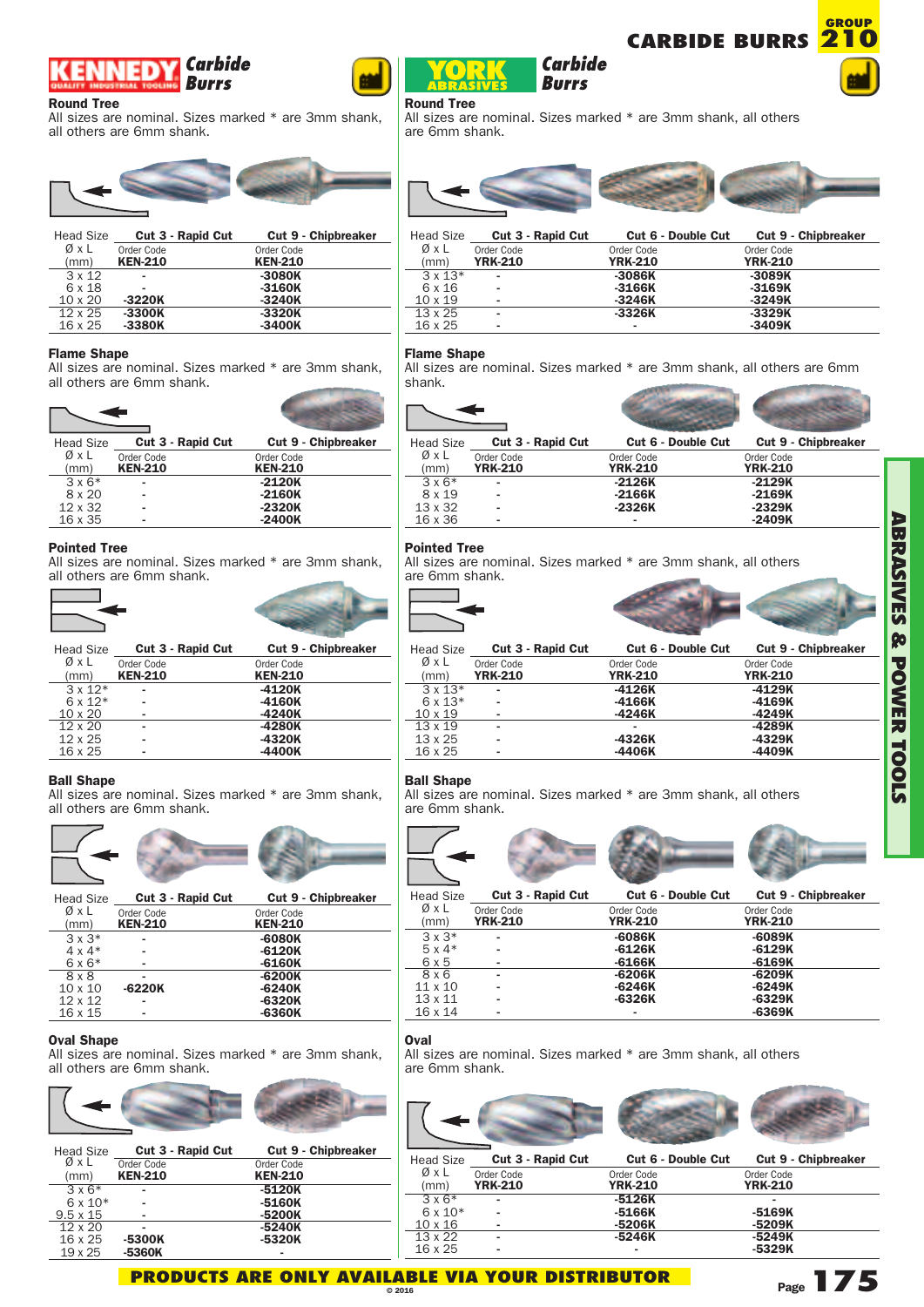#### **CARBIDE BURRS GROUP 210**



**Conical**

All sizes are nominal. Sizes marked \* are 3mm shank, all others are 6mm shank.







# **Conical 14**°

All sizes are nominal. Sizes marked \* are 3mm shank, all others are 6mm shank.

| <b>Head Size</b> | <b>Cut 3 - Rapid Cut</b> |                | <b>Cut 9 - Chipbreaker</b><br><b>Cut 6 - Double Cut</b> |
|------------------|--------------------------|----------------|---------------------------------------------------------|
| ØxL              | Order Code               | Order Code     | Order Code                                              |
| (mm)             | <b>YRK-210</b>           | <b>YRK-210</b> | <b>YRK-210</b>                                          |
| $3 \times 13*$   |                          | $-8126K$       |                                                         |
| $5x13*$          |                          |                | $-8129K$                                                |
| $6 \times 12*$   |                          | $-8166K$       |                                                         |
| $6x16*$          |                          |                | $-8168K$                                                |
| 6 x 16           |                          |                | $-8169K$                                                |
| 8 x 22           |                          | $-8206K$       | $-8209K$                                                |
| $10 \times 27$   |                          | $-8246K$       | $-8249K$                                                |
| 13 x 28          |                          | $-8326K$       | $-8329K$                                                |
| 16 x 30          |                          | $-8406K$       | $-8409K$                                                |

# **Conical 60**° **Inc. Angle Conical 60**° **Inc. Angle**

|                        | Head Size              | <b>Cut 9 - Chipbreaker</b>            |  |
|------------------------|------------------------|---------------------------------------|--|
|                        | ØxL<br>(mm)            | Order Code<br><b>YRK-210</b>          |  |
|                        | Conical 60° Inc. Angle |                                       |  |
| Conical 90° Inc. Angle | $10 \times 8$          | $-8649K$                              |  |
|                        | 16 x 14                | $-8669K$                              |  |
|                        |                        | Conical 90° Inc. Angle                |  |
|                        | 6 x 3                  | $-8919K$                              |  |
|                        | $10 \times 5$          | $-8939K$                              |  |
| <b>Inverted Cone.</b>  | $12.7 \times 6.3$      | -8959K                                |  |
|                        |                        | <b>Inverted Cone</b>                  |  |
|                        | 12.7 x 12.7            | $-9329K$                              |  |
|                        | $19 \times 16$         | $-9489K$                              |  |
|                        |                        | All sizes are nominal. Sizes marked * |  |
|                        |                        |                                       |  |

All sizes are nominal. Sizes marked \* are 3mm shank, all others are 6mm shank.

# *Carbide Burr Sets*

**ABRA**

> $\sqrt{2}$ n a

**SIV ES**

**&POW ERTOOLS**

> Sets of various style burrs packaged in a handy pocket 'glasses case' style plastic holder. Ideal for the shop floor workman with various deburring tasks. **Operating speeds:** 6,000 - 40,000rpm.

# **Cut 6 - 6mm Shank Contents 1x each:**

<sup>10</sup> <sup>x</sup> 19mm cylindrical end cutting, cylindrical plain end, cylindrical ball end, round tree, pointed tree, <sup>6</sup> <sup>x</sup> 5mm spherical, <sup>6</sup> <sup>x</sup> 19mm conical, <sup>10</sup> <sup>x</sup> <sup>27</sup> conical <sup>14</sup>°.

# **Cut 6 - 3mm Shank**

- **Contents 1x each:** 3 x 14mm cylindrical end cutting,
- 3 x 14mm cylindrical plain end,
- 3 x 14mm cylindrical ball end,
- 6 x 13mm pointed tree,
- 6 x 10mm oval,
- <sup>3</sup> <sup>x</sup> 3mm spherical, <sup>3</sup> <sup>x</sup> 11mm conical,
- 6 x 19mm conical 14°.



#### *Carbide* ED *Burrs*



**Conical** All sizes are nominal. Sizes marked \* are 3mm shank, all others are 6mm shank.





| <b>Head Size</b> |                | <b>Cut 3 - Rapid Cut</b><br><b>Cut 9 - Chipbreaker</b> |
|------------------|----------------|--------------------------------------------------------|
| ØxL              | Order Code     | Order Code                                             |
| (mm)             | <b>KEN-210</b> | <b>KEN-210</b>                                         |
| $3x11*$          |                | $-7120K$                                               |
| $6 \times 12*$   |                | $-7160K$                                               |
| 6 x 20           |                | $-7200K$                                               |
| $10 \times 20$   |                | $-7240K$                                               |
| $12 \times 25$   |                | $-7320K$                                               |
| 16 x 25          |                | $-7400K$                                               |

# **Conical 14**°

All sizes are nominal. Sizes marked \* are 3mm shank, all others are 6mm shank.



| <b>Head Size</b> |                | <b>Cut 3 - Rapid Cut</b><br><b>Cut 9 - Chipbreaker</b> |
|------------------|----------------|--------------------------------------------------------|
| ØxL              | Order Code     | Order Code                                             |
| (mm)             | <b>KEN-210</b> | <b>KEN-210</b>                                         |
| $3x11*$          |                | $-8120K$                                               |
| $6x12*$          |                | $-8160K$                                               |
| 8 x 22           |                | $-8200K$                                               |
| $10 \times 26$   | $-8220K$       | $-8240K$                                               |
| 12 x 28          | $-8300K$       | $-8320K$                                               |
| 16 x 33          |                | $-8400K$                                               |

All sizes are nominal. Sizes marked \* are 3mm shank, all others are 6mm shank.





| Head Size | Cut 3 - Rapid Cut | <b>Cut 9 - Chipbreaker</b> |
|-----------|-------------------|----------------------------|
| ØxI       | Order Code        | Order Code                 |
| (mm)      | <b>KEN-210</b>    | <b>KEN-210</b>             |
| 6 x 4     | ۰                 | -8620K                     |

# 10 x 8 **- -8640K** 16 x 14 **- -8660K**

# **Conical 90**° **Inc. Angle**

All sizes are nominal. Sizes marked \* are 3mm shank, all others are 6mm shank.

| <b>Head Size</b> |                | <b>Cut 3 - Rapid Cut</b><br><b>Cut 9 - Chipbreaker</b> |
|------------------|----------------|--------------------------------------------------------|
| ØxL              | Order Code     | Order Code                                             |
| (mm)             | <b>KEN-210</b> | <b>KEN-210</b>                                         |
| 3x3              |                | $-8870K$                                               |
| 6 x 3            | ۰              | $-8910K$                                               |
| $10 \times 4$    |                | $-8930K$                                               |
| $12 \times 6$    | ۰              | $-8950K$                                               |

# **Inverted Cone**

All sizes are nominal. Sizes marked \* are 3mm shank, all others are 6mm shank.

| <b>Head Size</b> | <b>Cut 3 - Rapid Cut</b> | <b>Cut 9 - Chipbreaker</b> |
|------------------|--------------------------|----------------------------|
| ØxL              | Order Code               | Order Code                 |
| (mm)             | <b>KEN-210</b>           | <b>KEN-210</b>             |
| 6 x 8            |                          | $-9160K$                   |
| 13 x 12          |                          | -9320K                     |



**8 PIECES**